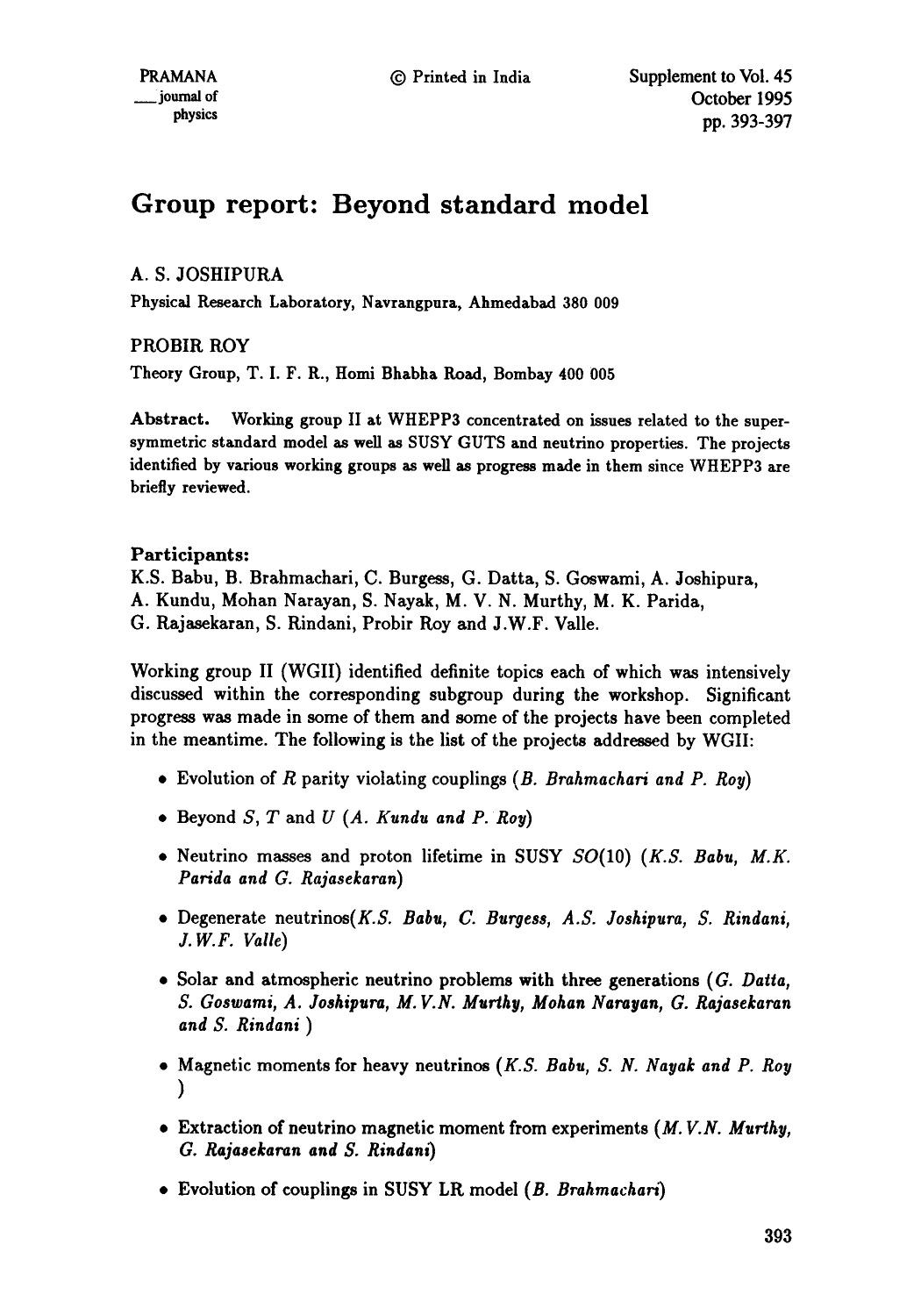## 1. Evolution of  $R$  violating couplings

Brahmachari and Roy [1] studied the evolution of the baryon number and  $R$ -parity violating Yukawa couplings in the supersymmetric standard model and derived bounds on them from the requirement of perturbative unitarity. They added the following terms to the superpotential of the minimal supersymmetric standard model (MSSM):

$$
\mathcal{L} = \lambda_{ijk}^{\prime\prime}(D_i^c D_j^c U_k^c),\tag{1}
$$

where  $U^c$ ,  $D^c$  denote the anti quark superfields and *i*, *j*, *k* are generation indices. These terms violate both  $R$  parity and the baryon number. Unlike the analogous lepton number violating terms, the presence of the above terms by themselves is not significantly constrained from low energy considerations. Interesting bounds on these couplings can nevertheless be obtained by requiring that all the Yukawa couplings Y remain less than unity till the grand unification scale  $M_U \sim 2 \times 10^{16}$ <br>GeV is reached. Assuming only  $\lambda''_{133}$  and  $\lambda''_{233}$  to be large, they set up the RG equations for the relevant couplings. The requirement of perturbative unitarity was shown to lead to an upper bound in the range 0.5-0.6 on the baryon number violating Yukawa couplings, the exact value being dependent on the top quark mass as well as on the ratio tan  $\beta$  of the Higgs vevs. It was also shown that the fixed point value of the top Yukawa coupling was somewhat reduced compared to that in the MSSM because of the presence of the additional baryon number violating Yukawa couplings.

## **2. Beyond S, T and U**

A. Kundu and P. Roy examined the  $q^2$ -expansion approximation of Peskin and Takeuchi in the context of l-loop oblique electroweak radiative corrections. They were able to give definitions of the oblique parameters which did not depend on this approximation but kept their symmetry contents intact. In this respect the disagreement with Burgess, Makysmik and London were highlighted. The organizing principle behind the  $q^2$ -expansion approximation was found -- namely that it was needed in calculating the Z- and W-wavefunction renormalization constants. Measurable ratios, where these were eliminated, could be expressed [2] in terms of  $S, T$  and U without reference to this approximate procedure. For other observables, which involved these renormalization constants, the  $q^2$ -expansion was generalized upto quadratic terms. The new oblique parameters  $V, W, X, Y$  could be bounded [2] experimentally.

## 3. Neutrino masses in SUSY SO(10)

K. S. Babu, M. K. Parida and G. Rajasekaran looked at the issue of obtaining neutrino masses in the experimentally interesting range in the context of supersymmetric  $SO(10)$  models. The neutrino masses needed for solving the solar neutrino problem arise naturally in and  $SO(10)$  if the Majorana masses of the right handed neutrinos are in the intermediate range  $\sim 10^{10}$  GeV [3]. The generation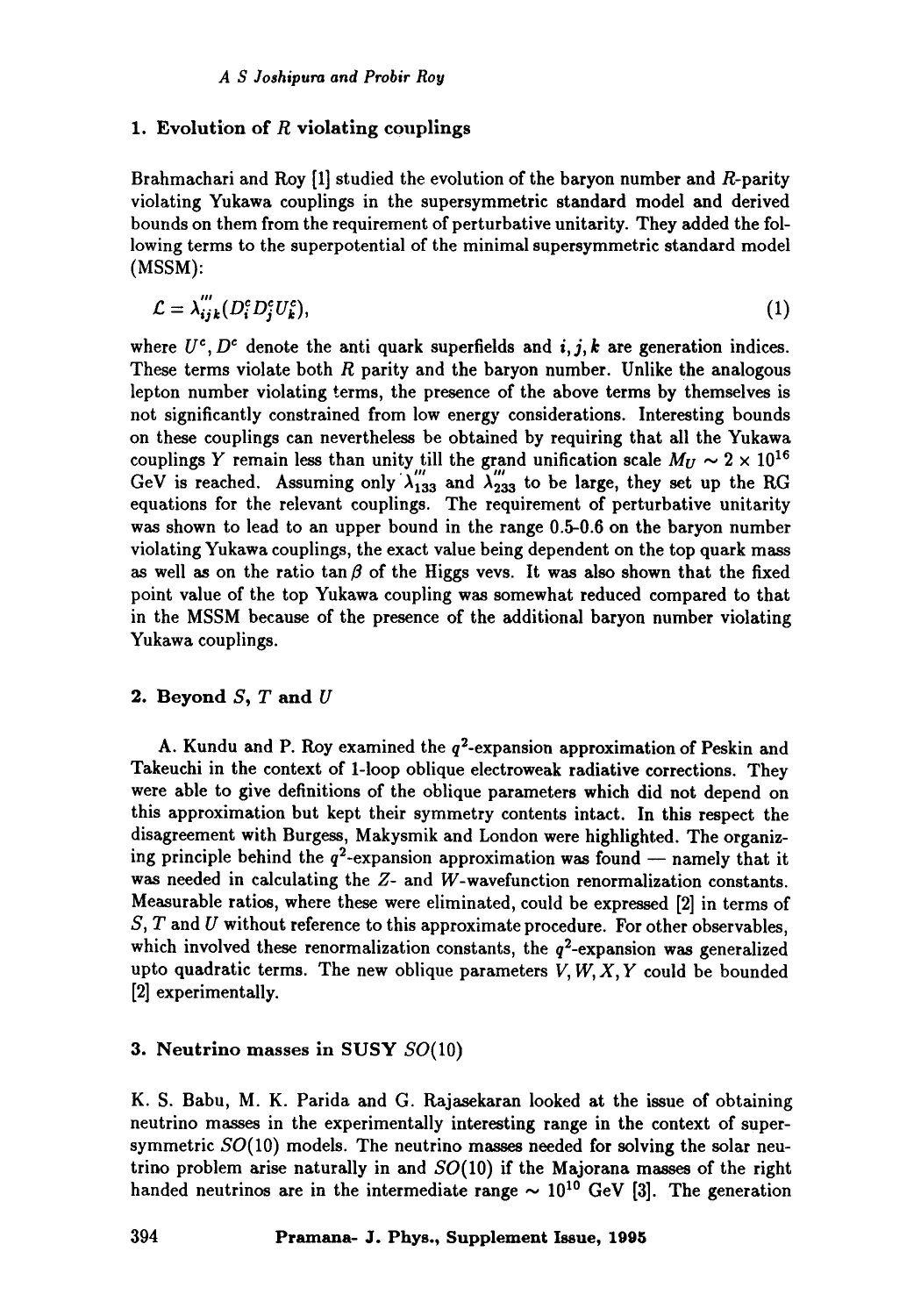of such masses through the vacuum expectation values of the chargeless scalars in the 126 + 126 representation in SUSY  $SO(10)$  models requires [4] some assumptions of the extended survival hypothesis. The aim of the project was to provide an alternative mechanism for generating the right handed neutrino masses in the intermediate energy range.

The following breaking chain was considered:

$$
SO(10) \longrightarrow G_I \longrightarrow G_{SM}, \tag{2}
$$

where  $G_I = SU(3)_c \times SU(2)_L \times SU(2)_R \times U(1)_{B-L}$  or  $SU(4)_c \times SU(2)_L \times SU(2)_R$ and was assumed to break at a scale  $M_I \sim 10^{14} GeV$ . Although the representation  $126 + 126$  was present it did not acquire a vev. The right handed neutrino masses were induced by the presence of the  $16 + 16$  representation to be

$$
M_{N_R} \sim \frac{M_I^2}{M_U}.\tag{3}
$$

This could be significantly lower than the value  $M_{N_R} \sim M_U \sim 10^{16} \text{ GeV}$  permitted in a single step breaking.

#### 4. Degenerate neutrinos

It has recently been realized [5, 6] that simultaneous solutions of the solar and atmospheric neutrino deficits as well as of the dark matter problem with a hot component of about 30% require almost degenerate masses for the three neutrinos. Such a spectrum was shown to arise in a natural manner in left right symmetric models augmented with a suitable generation symmetry [5, 6]. The aim of the working group was to discuss issues related to the construction of realistic grand unified models following the scenario proposed in refs. [5, 6]. In particular one should obtain (a) the common degenerate mass in the eV range (b) mass splittings appropriate for the solar and the atmospheric neutrino problems and (c) the right mixing pattern. The required mass splitting arise naturally [6] if the Dirac masses for the neutrinos coincide with the up quark masses as in the simplest  $SO(10)$ . In this case, one obtains

$$
\frac{|\Delta_{21}|}{|\Delta_{32}|} \approx \left(\frac{m_c}{m_t}\right)^2 \approx (1-3) \times 10^{-4}.\tag{4}
$$

This nicely reproduces the hierarchy required to simultaneously solve the solar and atmospheric neutrino problems. The problem to be addressed was to obtain this prediction in a complete model based on  $SO(10)$  preserving other successful features.

While a complete model is still lacking, significant progress was made by the members of the working group  $[8, 7, 10]$  as well as others  $[9]$  in the construction of realistic models. In particular, Valle and Ioannissyan constructed a model based on  $SO(10)$  with a horizontal  $SU(2)$  symmetry. In their model, the up quark mass matrix coincided with the Dirac neutrino masses leading to eq.(4). The down quark mass matrix is however not proportional to the charged lepton masses. This allows enough freedom to obtain the required mixing pattern. A similar model was also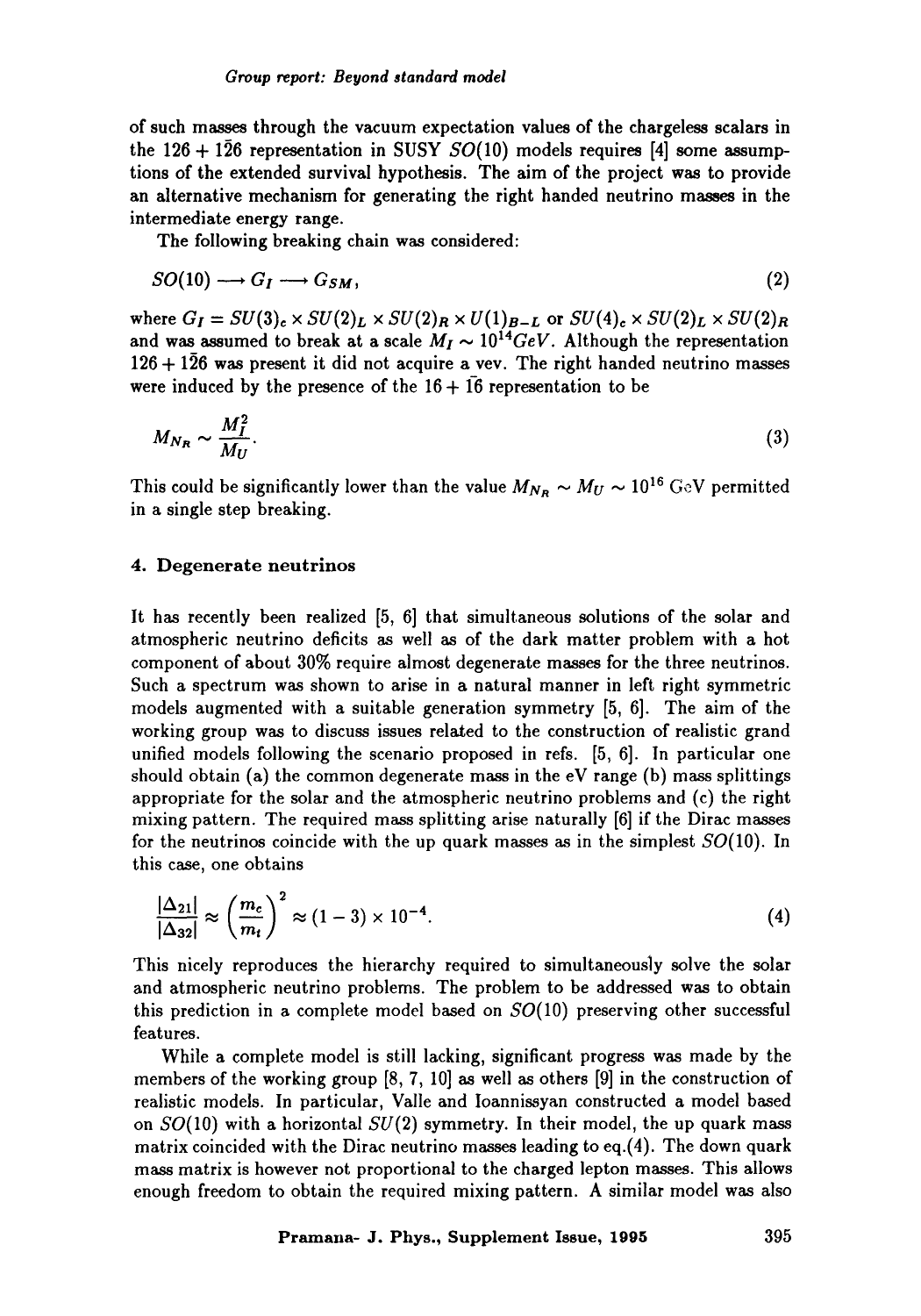proposed by Caldwell and Mohapatra [9]. Barnett and Burgess worked out a scenario which contained a singlet fermion in addition to the three left and right handed neutrinos. A horizontal SU(2) symmetry was introduced to obtain the degenerate spectrum. The couplings involving the singht fermion break the horizontal symmetry and lead to a departure from the degeneracy in neutrino masses. The singlet fermion was moreover used in the context of the left right symmetric theory [10] in order to understand the difference between the quark and leptonic mixing angles in scenarios with almost degenerate neutrinos. The singlet also played a crucial role in generating the required mass pattern among neutrinos in this scenario.

## 5. Solar and atmospheric neutrino problems with **three generations**

The understanding of the solar and atmospheric neutrino deficits in terms of neutrino oscillations seems to require two vastly different values for the  $(mass)^2$ difference among neutrinos. Thus at least two neutrinos need to be massive and analysis of the solar and atmospheric neutrino data in terms of three generations becomes interesting. Such an analysis was carried out earlier [11, 12] assuming the MSW mechanism to be responsible for the solar neutrino conversion. This working group looked at a complimentary scenario in which two of the neutrinos were assumed to be almost degenerate with very small (mass)<sup>2</sup> difference  $\sim 10^{-10}$ (eV)<sup>2</sup> while the other (mass)<sup>2</sup> difference was assumed to be in the range  $\sim 10^{-2}$  - $10^{-3}$  (eV)<sup>2</sup>. Thus the vacuum oscillations are responsible for both the solar and the atmospheric neutrino deficit. Since two of the relevant (mass)<sup>2</sup> differences show hierarchy, the oscillation probabilities involve only one more mixing angle compared to the case of two generations [11, 12]. Fixing this mixing angle  $(\theta_{\mu\tau})$  to be in the range appropriate for the atmospheric neutrino problem, restrictions on other mixing angle (namely  $\theta_{e\mu}$  ) and the (mass)<sup>2</sup> difference  $\Delta_{e\mu}$  were determined from the data on solar neutrino deficit.

#### 6. Neutrino magnetic moment

Two different problems were analyzed in connection with the neutrino magnetic moment. One was the issue of a large magnetic moment of a very heavy neutrino. Since the magnetic moment of fermion turns out to be proportional to its mass in a number of situations, it is interesting to ask if the magnetic moments of heavy singlet neutrinos can be large enough to dominate over their point couplings to  $W$ and Z induced by mixing with the light neutrinos. The typical magnetic moment of a very heavy right handed neutrino N was estimated from the one-loop graph and the mass-dependence was seen to come through the factor  $m_L M_N (M_N^2 + M_W^2)^{-1}$ , where the W couples to  $\ell$  and N, so that there was no enhancement for  $M_N \gg M_W$ . Thus it was found that, contrary to naive expectation, the point couplings always dominated over the magnetic moment couplings.

The conventional procedure of extracting information on the neutrino magnetic moment coupling from the data on  $\nu$  e scattering was questioned. In order to extract the magnetic moment from the data, one conventionally writes an effective phenomenological term  $\kappa_{\nu}\sigma_{\mu\lambda}q_{\lambda}/m$  in the calculation of the neutrino electron scat-

**396 Pramana- J. Phys., Supplement Issue, 1995**